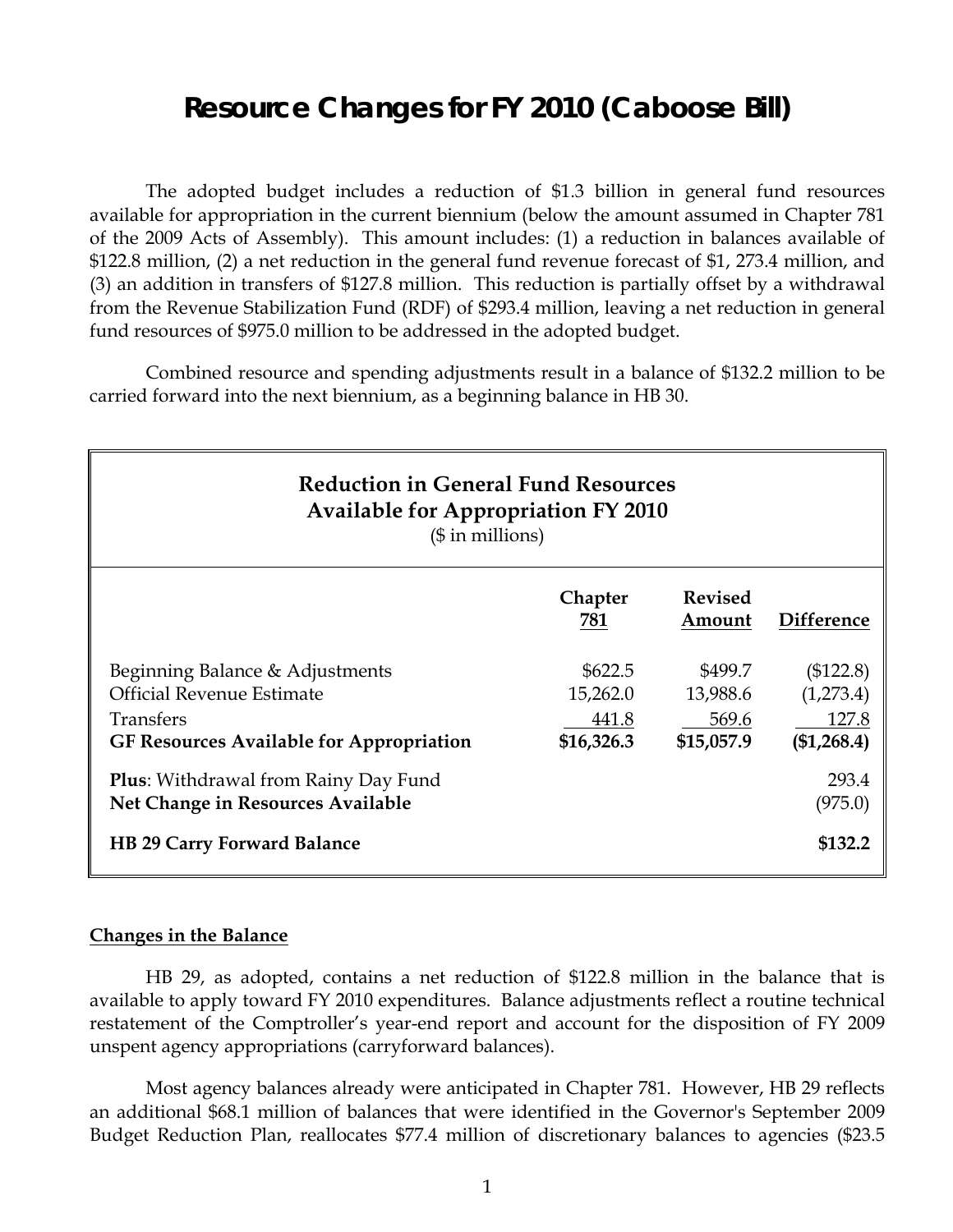million of which represents agency pledges toward budget reductions) and returns \$115.3 million of balances that are mandated through Appropriation Act language.

| <b>Adjustments to Balance</b><br>$($$ in millions)                                           |                |
|----------------------------------------------------------------------------------------------|----------------|
|                                                                                              | <b>FY 2010</b> |
| Comptroller's Unreserved GF Balance at 6/30/2009                                             | \$161.0        |
| Less: Balance Anticipated in Chapter 781                                                     | 138.6          |
| FY 2009 Remaining Balance                                                                    | \$22.4         |
| <b>Changes to Balance:</b><br>Add FY 10 payroll reserve<br>Natural Disaster match authorized | 86.5<br>(14.6) |
| Reappropriation of mandatory operating balances                                              | (115.3)        |
| Reappropriation of discretionary operating balances                                          | (77.4)         |
| Reappropriation of central account capital outlay                                            | (10.3)         |
| Reappropriation of capital outlay planning fund                                              | (12.1)         |
| Revert capital project/capital reserve funds                                                 | 2.5            |
| Unfilled judgeships                                                                          | 0.8            |
| Miscellaneous technical                                                                      | (5.3)          |
| <b>Total</b>                                                                                 | (\$122.8)      |

#### **Changes in Revenue**

 FY 2009 ended with a general fund revenue shortfall of \$298.8 million. The largest component of the shortfall was \$162.4 million from a 17.1 percent increase in individual income tax refunds, indicating an overpayment of estimated income taxes throughout the year as the economy deteriorated.

The ripple effect of this reduction in the revenue base, along with continuing deterioration in employment and stagnant wage growth, resulted in a \$1.5 billion revenue reduction through the combined August 2009 interim reforecast and subsequent December adjustments. Revenues are projected to decline by 4.3 percent on an "economic" basis (excludes impact of one-time tax amnesty and sales tax remittance revenue collections), following a 7.9 percent "economic" decline in FY 2009.

Chapter 781 revenues reflected action taken by the 2009 General Assembly to permanently change the sales tax remittance schedule for large retailers. The adopted budget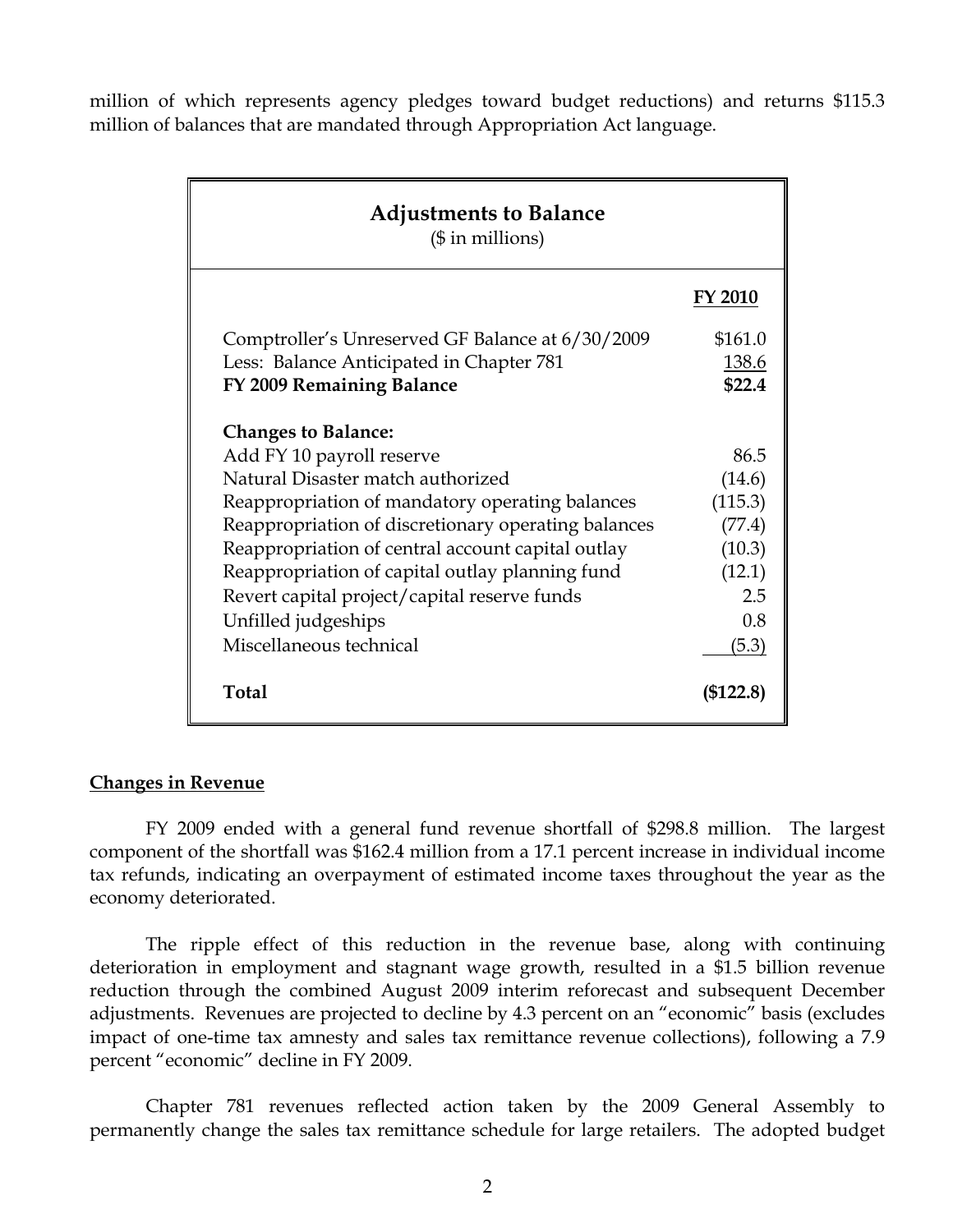repeals the 2009 action and replaces it with a sales tax acceleration. By accelerating the sales tax collection in June 2009 for merchants with \$1.0 million or more of annual sales, using the same process employed in the 2001 recession whereby merchants remit 90 percent of their prior June sales tax liability early, an additional \$144.0 million would be generated. In total, \$227.7 million in one-time revenue gains would be generated by the accelerated collection, with \$83.7 million already reflected in Chapter 781. Language in HB 30 states the intent that the acceleration be phased out over time, starting in FY 2013.

Chapter 781 assumed net GF collections from the Tax Amnesty program authorized by the 2009 General Assembly of \$38.0 million. The adopted budget includes an additional \$64.1 million, for total Amnesty collections of \$102.1 million. HB 29 also increases revenue by \$17.7 million to reflect the retention by the general fund of interest earned on all NGF accounts where the diversion is not precluded by the Constitution or federal law. (Chapter 781 already retains \$12.0 million of NGF interest in FY 2010).

Finally, the adopted budget advances the date for conformity with federal tax law to January 22, 2010, with the exclusion of the federal cancellation of debt (COD) and high yield interest provisions which would have reduced FY 2010 revenue by \$99.4 million. Language in the adopted budget gives companies the option of recognizing COD income in equal amounts over fiscal years 2010, 2011, and 2012. Remaining federal tax law changes reduce revenue by \$15.0 million, with major provisions being a temporary increase in the earned income tax credit and a sales tax deduction for purchase of new cars, light trucks, motorcycles and motor homes. Finally, donations for Haiti relief are allowed to be claimed on 2009 tax returns.

| <b>Adjustments to Revenue</b><br>$($$ in millions) |             |
|----------------------------------------------------|-------------|
|                                                    | FY 2010     |
| <b>August Interim Forecast</b>                     | (\$1,182.6) |
| December "economic" adjustments                    | (340.0)     |
| 2010 Session adjustments                           | 86.1        |
| Accelerate sales tax collections in June, 2010     | 144.0       |
| <b>Additional funds from Tax Amnesty</b>           | 64.1        |
| Divert interest on NGF accounts                    | 17.7        |
| Sale of surplus property and helicopter            | 6.6         |
| Revised estimate of Clerk's excess fees            | 1.6         |
| Advance federal tax conformity date to $1/22/10$   | (15.0)      |
| Fed Conformity - COD income cash flow              | (49.0)      |
| Federal military spouse legislation (pre-emption)  | (14.9)      |
| <b>Dominion Power Rebate</b>                       | 7.1         |
| Miscellaneous other                                | (0.9)       |
| Total                                              | (\$1,273.4) |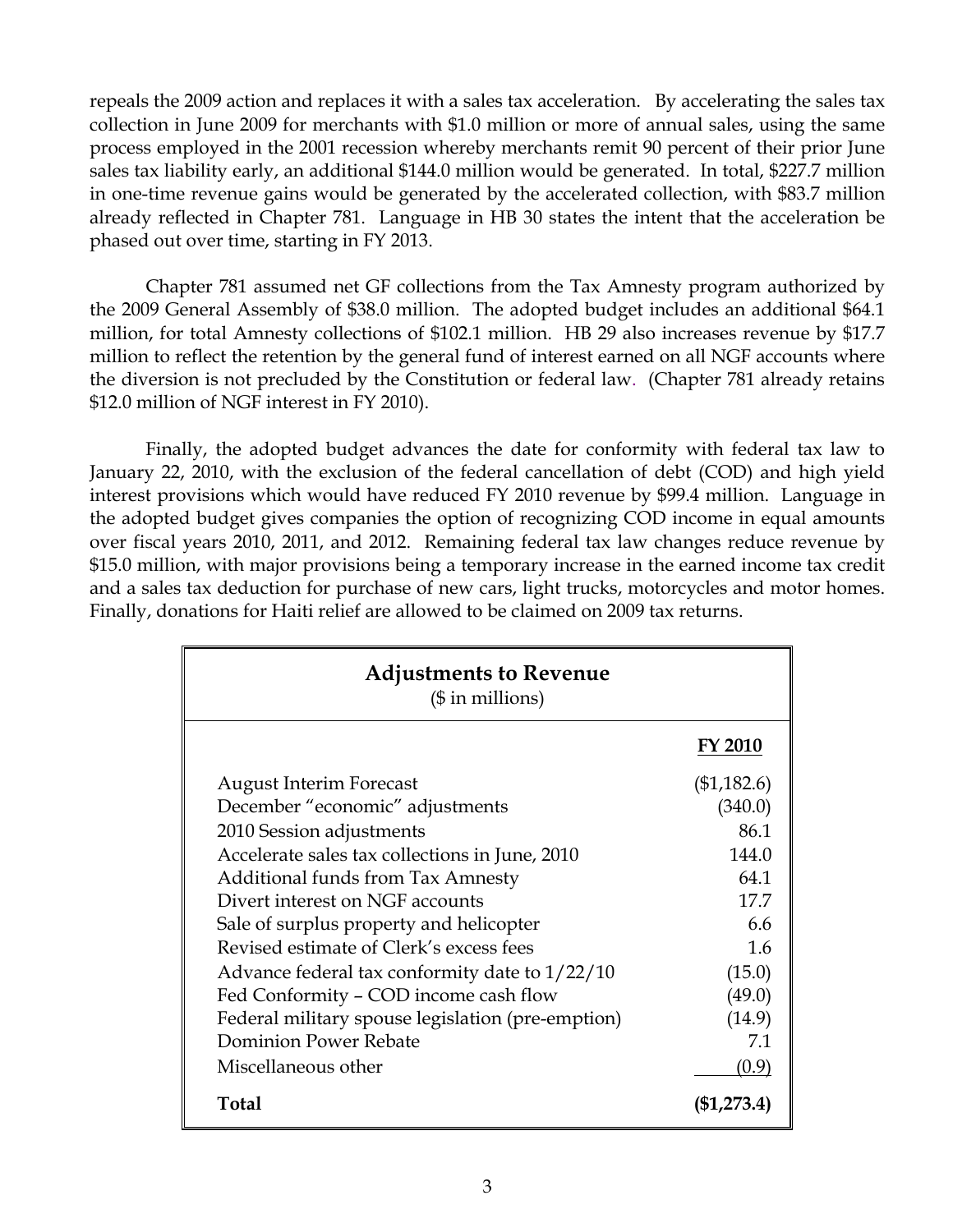| <b>Changes in GF Revenue by Source</b><br>$($$ in millions)                       |                                                   |  |
|-----------------------------------------------------------------------------------|---------------------------------------------------|--|
|                                                                                   | <b>FY 2010</b>                                    |  |
| Gross Individual Income Tax<br>Refunds<br>Corporate<br>Sales Tax<br>Other Revenue | (\$853.7)<br>(220.0)<br>(0.4)<br>(114.4)<br>84.9` |  |
| <b>Total Changes</b>                                                              | $(\$1,273.4)$                                     |  |

 After accounting for both "economic" revenue changes and policy adjustments, GF revenues are projected to decline by 2.3 percent in FY 2010.

## **Changes in Transfers**

 HB 29, as adopted, includes additional transfers of \$127.8 million, most of which were identified in the Governor's September 2009 Budget Reduction Plan.

| <b>Changes in Transfers</b><br>$($$ in millions)            |         |
|-------------------------------------------------------------|---------|
|                                                             | FY 2010 |
| Suspend 4 <sup>th</sup> qtr VRS employer contribution (NGF) | \$28.6  |
| Delay VRS employee contribution until July (NGF)            | 12.7    |
| NGF operating balances targeted in September plan           | 21.3    |
| Dept. of Aviation balances                                  | 2.0     |
| DEO - WOIF balance                                          | 3.6     |
| DCR - WQIF balance                                          | 6.2     |
| Replace Fire Programs Fund balance with credit line         | 26.0    |
| Replace Court Tech. Fund balance with credit line           | 9.0     |
| NGF cash balances identified in September plan              | 14.5    |
| Drug Assessment and Treatment Fund                          | 2.0     |
| Withdraw DMV Uninsured Motorist funds for Real ID           | 3.2     |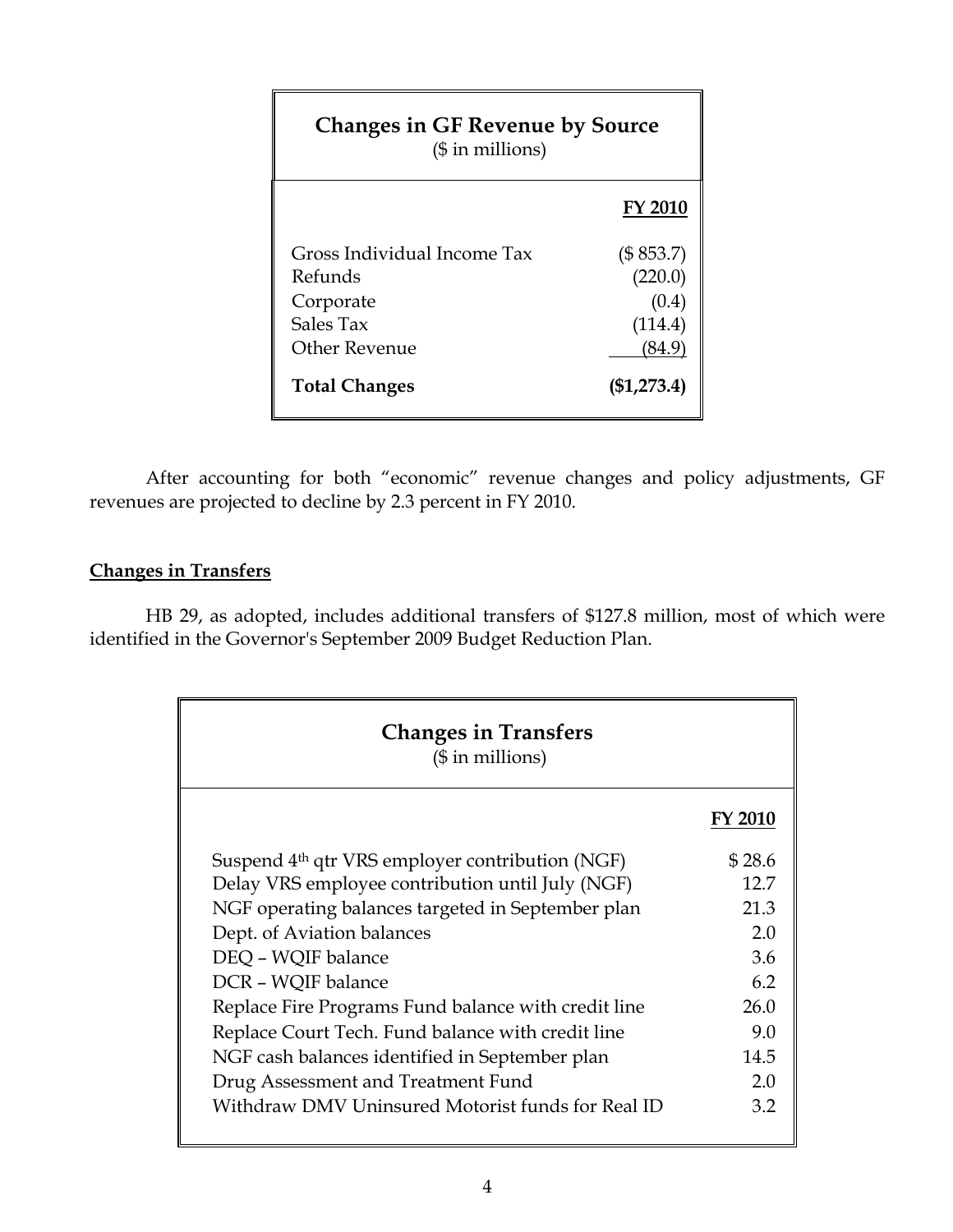# **Changes in Transfers** *(cont'd)*

(\$ in millions)

#### **FY 2010**

| DMV Real ID balance                                    | 5.2     |
|--------------------------------------------------------|---------|
|                                                        |         |
| Increase Trauma Center Fund transfer                   | 1.0     |
| 1-day employee furlough (NGF)                          | 9.3     |
| e-VA savings                                           | 2.8     |
| VITA operating efficiencies                            | 0.5     |
| Fed conformity sales tax deduction repaid from TTF     | 6.2     |
| ABC 2 percent mark-up (Effective February 2010)        | 1.7     |
| Miscellaneous other                                    | 2.5     |
|                                                        |         |
| Technical adjustments:                                 |         |
| $\frac{1}{4}$ percent sales tax to K-12 (lower growth) | (24.0)  |
| ABC profits forecast update                            | 3.5     |
| Sales tax transfer to Game Fund (lower growth)         | 2.0     |
| Sales tax compliance recovery (lower growth)           | (0.9)   |
| Reverse Tobacco Settlement Fund transfer/ARRA use      | (7.3)   |
| Reverse duplicate NGF transfer                         | (2.7)   |
| Reverse NGF transfer-Governor's veto                   | (1.1)   |
| <b>Total Changes</b>                                   | \$127.8 |

### **Nongeneral Fund Fee**

The adopted budget increases the current \$10.00 GF fee on deeds recorded to \$20.00, with the additional \$10.00 being deposited in the NGF Virginia Natural Resources Commitment Fund for the agricultural best management practices cost sharing program. The language authorizing this fee is included in Part 4 of the budget.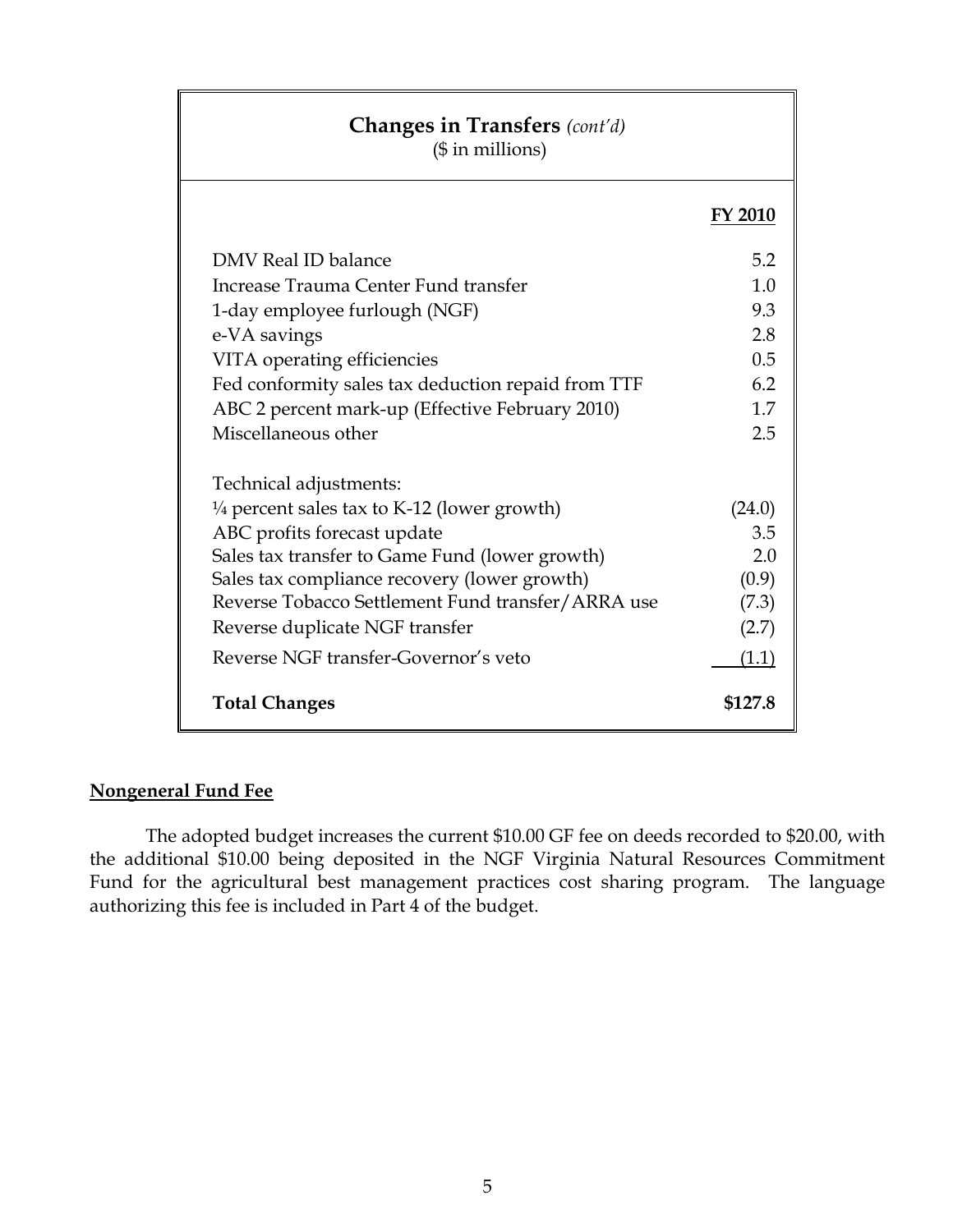# **HB 30 Resources**

 The adopted 2010-12 budget includes \$31.4 billion in general fund resources available for appropriation.

| <b>General Fund Resources Available for Appropriation</b><br>$(2010-12$ biennium, $$$ in millions)  |                                       |  |
|-----------------------------------------------------------------------------------------------------|---------------------------------------|--|
| Beginning Balance<br>Adjustments to the Balance<br>Official GF Revenue Estimate<br><b>Transfers</b> | \$132.2<br>523.1<br>29,886.6<br>859.1 |  |
| <b>GF Resources Available for Appropriation</b>                                                     | \$31,401.0                            |  |

### **Available Balance**

The adopted budget includes \$132.2 million as a projected unspent balance at the end of the 2008-10 biennium. Major balance adjustments relate to savings from VRS rates paid for state-funded employees, conversion of the Retiree Health Care Credit to pay-as-you-go, and premium holidays for the group life insurance and sickness and disability programs (details on these changes are contained in Central Accounts).

| <b>Balance Adjustments in HB 30</b><br>(2010-12 biennium, \$ in millions) |         |
|---------------------------------------------------------------------------|---------|
| Intergovernmental Cash Management Act                                     | (\$1.0) |
| 2009 Special Session Relief Bill                                          | (0.5)   |
| Judicial balances                                                         | 4.6     |
| Judicial turnover/vacancy; freeze judicial openings                       | 10.5    |
| Legislative agency balances                                               | 5.4     |
| VRS "Normal" cost plus partial accrued liability                          | 333.2   |
| HB 1189 new employee retirement savings                                   | 6.3     |
| Group Life Premium Holiday                                                | 53.0    |
| Sickness and Disability Program Premium Holiday                           | 41.6    |
| Retiree Health Care Credit (pay as you go)                                | 70.0    |
| Total                                                                     | \$523.1 |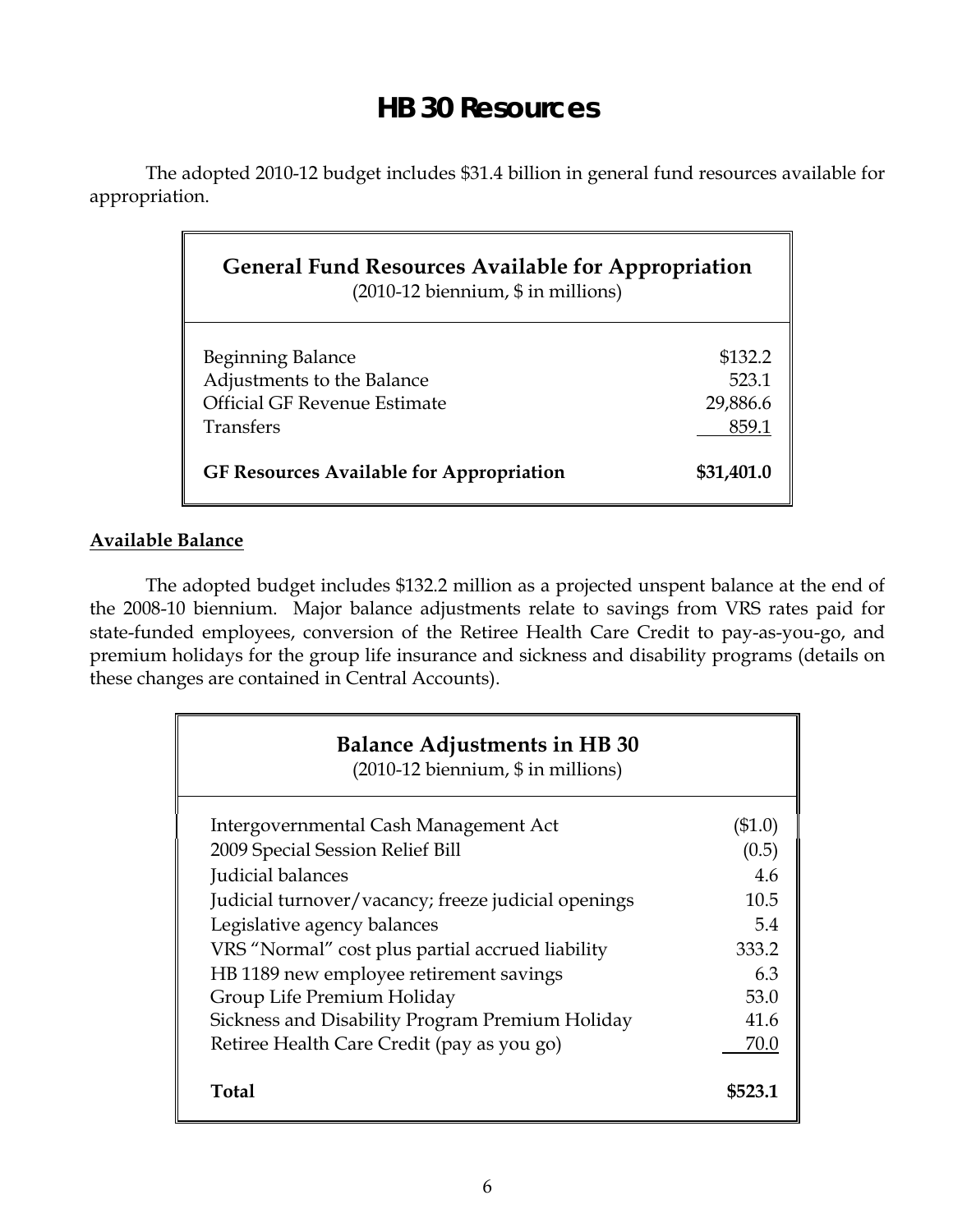#### **GF Revenue Estimate**

 The HB 30 revenue estimate reflects the ripple effect of the FY 2010 \$1.4 billion reduction in the revenue base, along with anticipated "economic" growth of about 5.4 percent in FY 2011 and 5.2 percent in FY 2012 (economic growth rate adjusts for one-time tax amnesty and sales tax acceleration revenue in the FY 2010 base).

Projected "economic-based" revenues of \$14,447.1 million in the first year and \$15,192.1 million in the second year are roughly \$1.9 billion per year below the amount anticipated in December 2008, but would exceed projected FY 2010 "economic-based" collections by roughly \$743.0 million in FY 2011 and \$1.5 billion in FY 2012.

Growth rates are based on the Global Insight Standard forecast which assumes that employment will bottom out in the first half of calendar year 2010 and the recovery will be a prolonged U-shaped recovery rather than a V-shaped recovery due to lackluster consumer demand.

| <b>Economic Variables Assumed In Forecast</b><br><b>Percent Growth Over Prior Year</b><br>(December Forecast) |                |                 |           |                 |
|---------------------------------------------------------------------------------------------------------------|----------------|-----------------|-----------|-----------------|
|                                                                                                               | <b>FY 2011</b> |                 | FY 2012   |                 |
|                                                                                                               | VA             | <b>National</b> | <b>VA</b> | <b>National</b> |
| Employment                                                                                                    | 1.1%           | $1.0\%$         | $2.1\%$   | 2.3%            |
| Personal Income                                                                                               | $3.0\%$        | 3.8%            | 3.7%      | $4.6\%$         |
| Avg Wages & Salaries                                                                                          | 1.9%           | 2.5%            | 1.6%      | $2.0\%$         |
| Wages & Salaries                                                                                              | 3.0%           | 3.5%            | 3.7%      | $4.4\%$         |

HB 30 includes miscellaneous revenue adjustments that add \$29.3 million. Policy adjustments add another \$110.2 million in the first year and \$107.7 million in the second year. All adjustments are detailed in the table below.

The combined total for "economic-based" revenue, policy adjustments and miscellaneous adjustments is \$29.9 billion in biennial revenues as follows: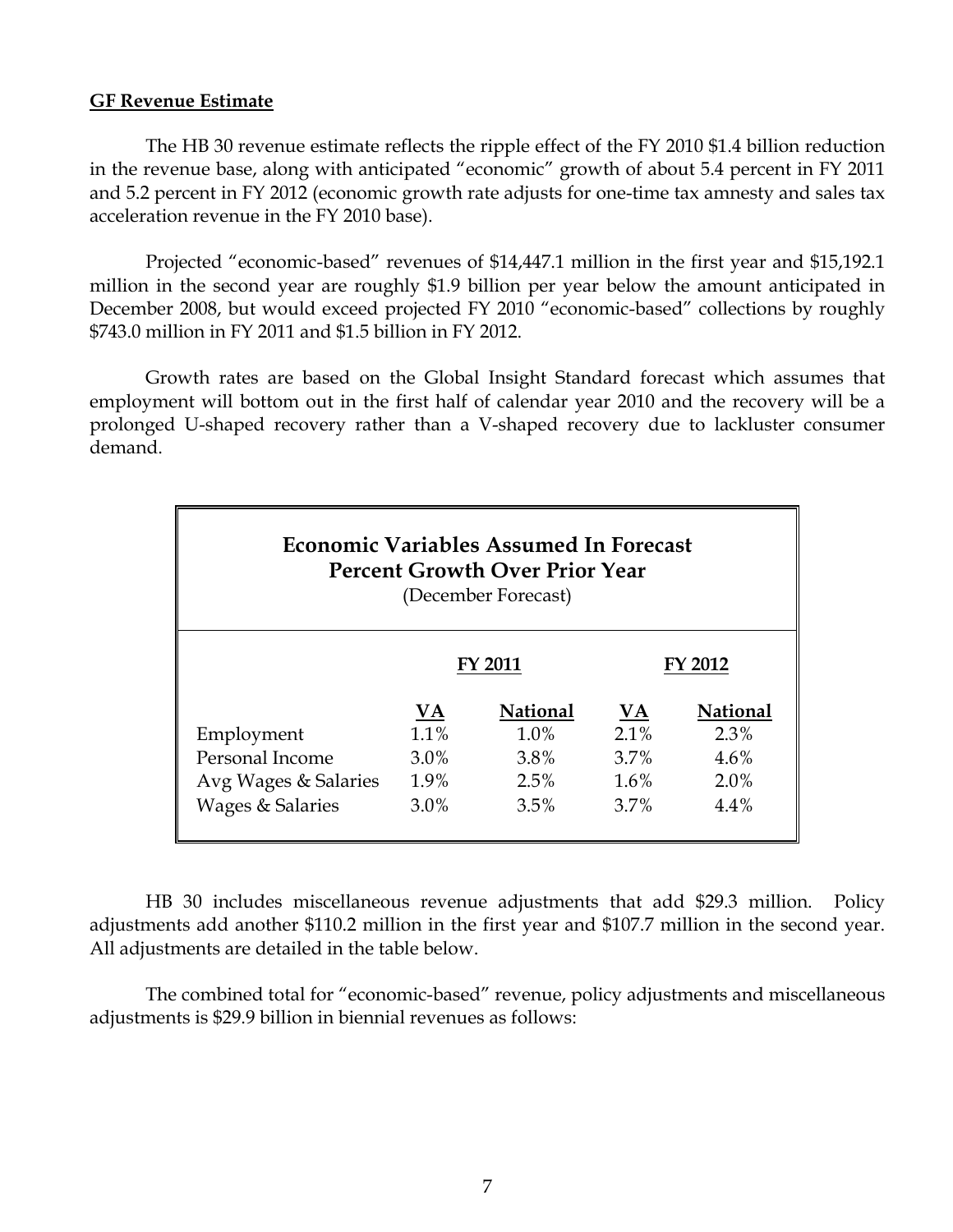| <b>Forecast of General Fund Revenues</b><br><b>Projected Growth</b><br>$(2010-12$ biennium, \$ in millions) |            |             |            |             |
|-------------------------------------------------------------------------------------------------------------|------------|-------------|------------|-------------|
|                                                                                                             | FY 2011    | $\%$ Growth | FY 2012    | $\%$ Growth |
| Net Individual                                                                                              | \$9,607.7  | $7.2\%$     | \$10,146.4 | $5.6\%$     |
| Corporate                                                                                                   | 772.9      | 6.8%        | 828.5      | 7.2%        |
| <b>Sales</b>                                                                                                | 2,880.8    | $(5.3)\%$   | 2,974.2    | 3.2%        |
| Insurance                                                                                                   | 274.4      | 13.2%       | 291.4      | $6.2\%$     |
| Recordation                                                                                                 | 314.0      | 5.0%        | 314.0      | $0.0\%$     |
| All Other                                                                                                   | 733.7      | 1.9%        | 748.6      | $2.0\%$     |
| <b>Total Revenues</b>                                                                                       | \$14,583.5 | $4.3\%$     | \$15,303.1 | $4.9\%$     |

## **Miscellaneous and Tax Policy Adjustments in HB 30, as Adopted**

(2010-12 biennium, \$ in millions)

| Eliminate sales tax dealer discount for electronic filers            | \$98.2  |
|----------------------------------------------------------------------|---------|
| Federal domestic production income subtraction (6% both years)       | 20.0    |
| Fed Conformity - Cancellation of Debt Income cash flow               | 49.0    |
| 2/3rds of Clerk's "excess" fees: Increment from revised est.         | 6.1     |
| Direct deposit of District Court fees                                | 8.8     |
| SB 329 Court Fee increases (GF)                                      | 20.0    |
| Brunswick prison property sale                                       | 20.0    |
| Property sale - Hampton VSDB                                         | 2.5     |
| Retain interest on NGF accounts (\$24.0 million is in base forecast) | 47.6    |
| Federal military spouse legislation (pre-emption)                    | (19.8)  |
| Major Business Facility Job Tax Credit (lower threshold)             | (2.6)   |
| <b>Motion Picture Tax Credit</b>                                     | (2.5)   |
| Increase refund of Retaliatory Tax Credit                            | (0.8)   |
| Increase certain criminal penalty fees                               | 1.3     |
| Miscellaneous other                                                  | (0.6)   |
| Total                                                                | \$247.2 |
|                                                                      |         |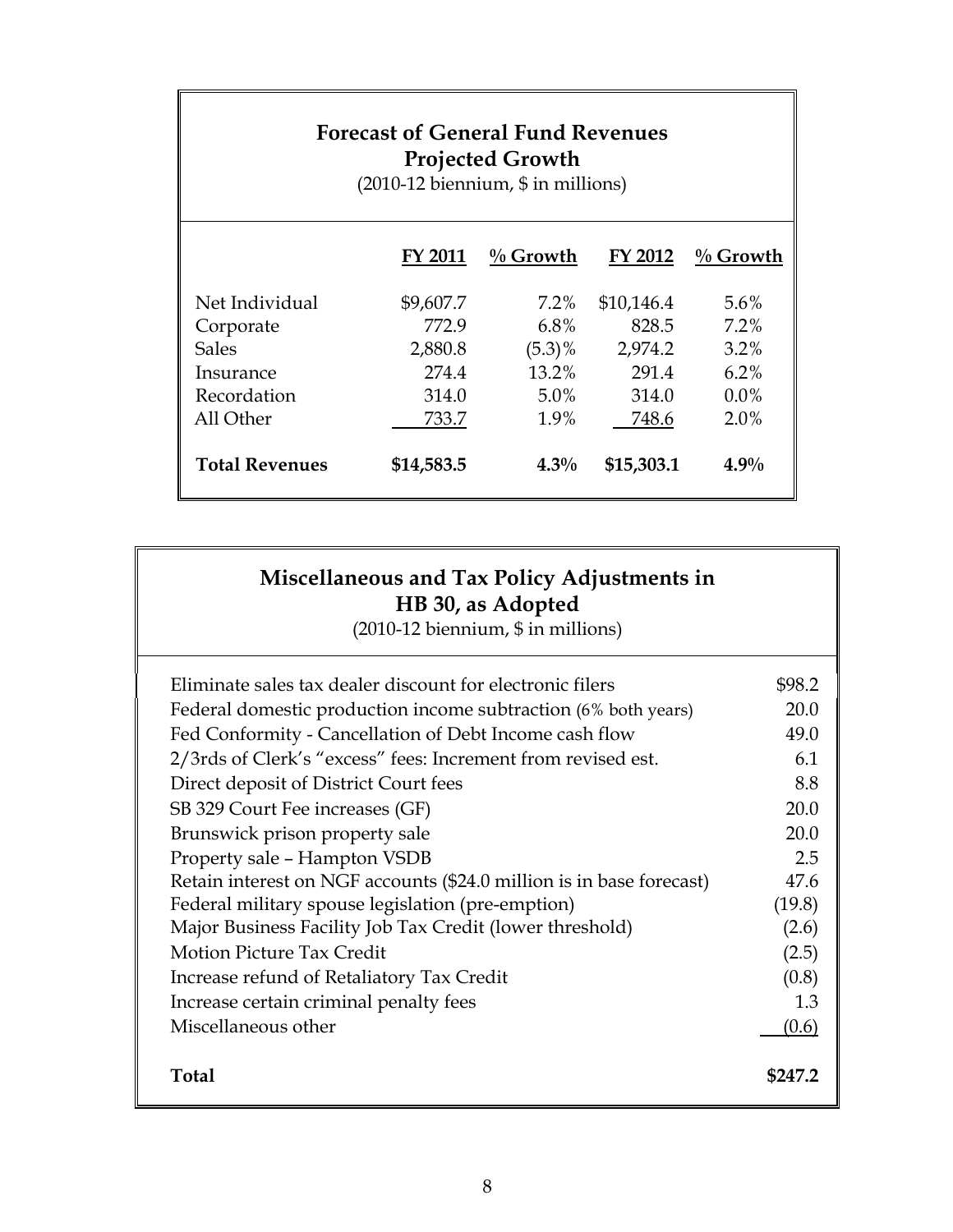The adopted budget eliminates the sales tax dealer discount for larger retailers that are required to file returns electronically. Smaller retailers would continue to be allowed a discount ranging from 0.8 percent to 1.6 percent, depending on monthly sales volume. Language expresses the intent that the elimination of the dealer discount is temporary in nature.

The date for conformity with federal tax law was advanced to January 22, 2010, in HB 29, with the exclusion of the federal cancellation of debt (COD) and high yield interest provisions which would have reduced FY 2010 revenue by \$99.4 million. Language in the adopted budget gives companies the option of recognizing COD income in equal amounts over fiscal years 2010, 2011, and 2012. Federal provisions under the American Recovery and Reinvestment Act to provide a temporary increase in the earned income tax credit and deduction of sales tax on new vehicle purchases would be allowed to flow through to Virginia tax returns for tax year 2009 but would be discontinued in tax year 2010. Finally, a domestic production income subtraction would be continued in tax year 2010 and tax year 2011 at the current level of six percent.

#### **Transfers**

 Transfers to the general fund increase available resources by \$859.1 million. The largest transfer is \$424.7 million from the Local Real Estate/SOQ Fund for public education to reflect the 1/4 percent sales tax enacted in 2004. Other customary transfers include ABC profits of \$95.5 million for the biennium, reflecting increased operating revenues from up to twenty new stores and \$8.0 million from an anticipated 2 percent increase in the ABC mark-up. An additional \$130.8 million of ABC profits and \$19.8 million of wine tax profits are dedicated to DBHDS substance abuse programs.

| <b>Transfers in HB 30</b><br>$(2010-12$ biennium, $$$ in millions) |         |
|--------------------------------------------------------------------|---------|
| 1/4 cent Sales Tax - Local Real Estate/SOQ Fund                    | \$424.7 |
| ABC/Wine to Dept. MHMRSAS for Substance Abuse                      | 150.6   |
| ABC Profits (\$8.0 million from 2 percent increase in mark-up)     | 95.5    |
| ABC operating efficiencies                                         | 3.2     |
| ABC contribution to state overhead costs                           | 1.6     |
| Un-refunded Marine Fuels Tax                                       | 14.8    |
| Sales Tax Compliance and NGF indirect costs                        | 27.4    |
| Increased interest earnings on NGF accounts                        | 33.9    |
| Uninsured Motorists Funds (including Real ID pull-back)            | 14.8    |
| <b>Court Debt Collections</b>                                      | 9.2     |
| VITA operating efficiencies                                        | 2.0     |
| <b>IDEA</b> Fund                                                   | 13.0    |
| Trauma Center Fund                                                 | 4.9     |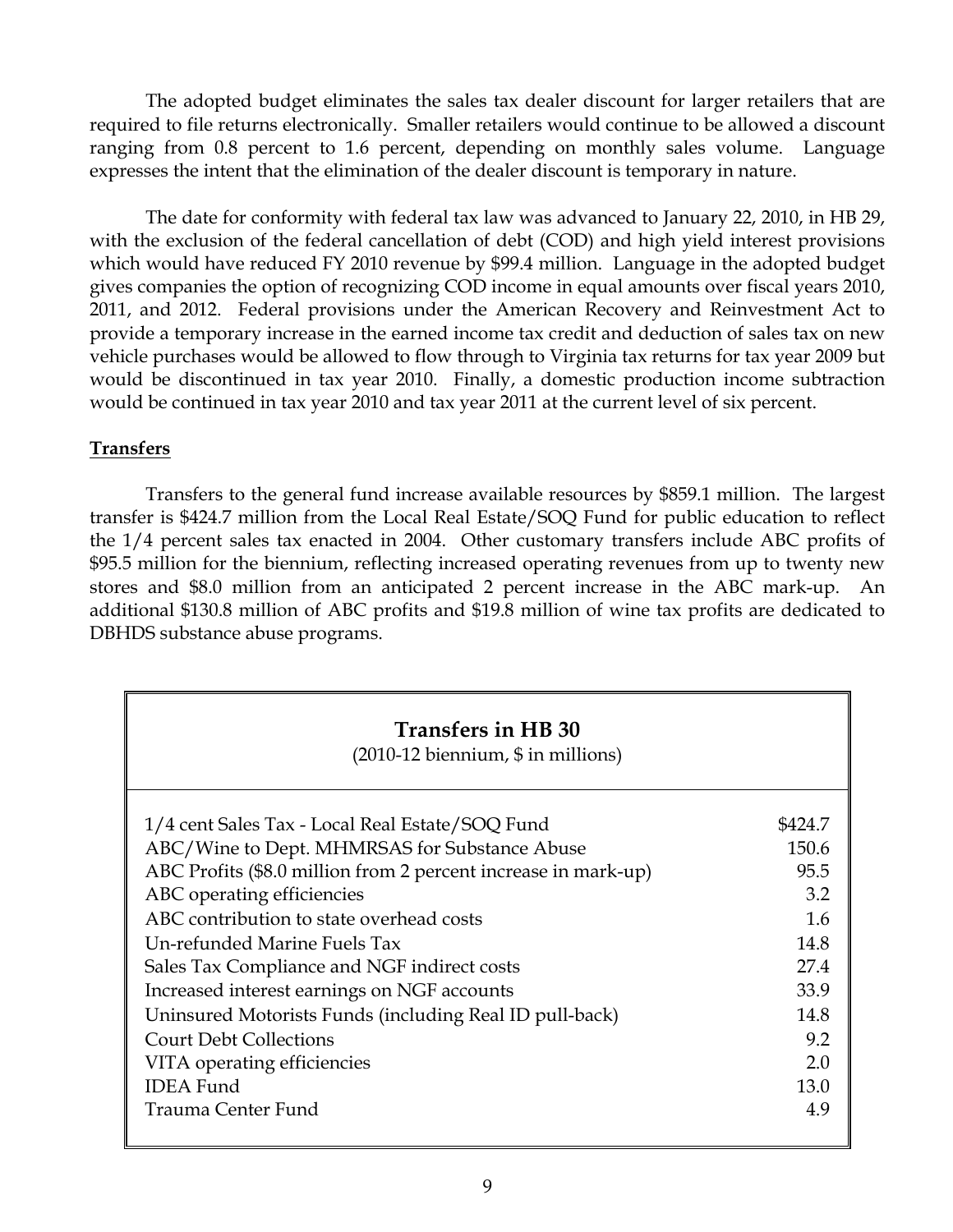## **Transfers in HB 30** *(cont'd)*

(2010-12 biennium, \$ in millions)

| Balance from \$50 increase in Driver's License Reinstatement Fee<br>(after reimbursing Trauma Center Fund)                 | \$13.2  |
|----------------------------------------------------------------------------------------------------------------------------|---------|
| Balance from \$2 increase in Vehicle Registration Fee (after funding<br>Med Flight operations)                             | 21.0    |
| Balance from \$10 increase in Internet Crime Against Children<br>convictions (after funding specified prevention programs) | 5.4     |
| State Insurance Reserve Fund balance                                                                                       | 4.4     |
| State Corporation Commission unobligated balances                                                                          | 20.0    |
| Land Preservation Credit Management fees                                                                                   | 1.2     |
| Reversion of Planning Projects Fund balance                                                                                | 4.6     |
| Transfer Sales Tax to Game Protection Fund                                                                                 | (27.2)  |
| Transfer to Children's Health Program                                                                                      | (28.2)  |
| NGF cash balances identified in agency savings plans                                                                       | 12.9    |
| NGF savings from reduced Deferred Compensation match in 1 <sup>st</sup> yr                                                 | 3.5     |
| Savings from using lowered VRS/VSDP/health care credit rates                                                               | 8.6     |
| Savings from new hire contribution of 5% to VRS/ORP                                                                        | 12.5    |
| Miscellaneous Other                                                                                                        | 11.5    |
| Total                                                                                                                      | \$859.1 |